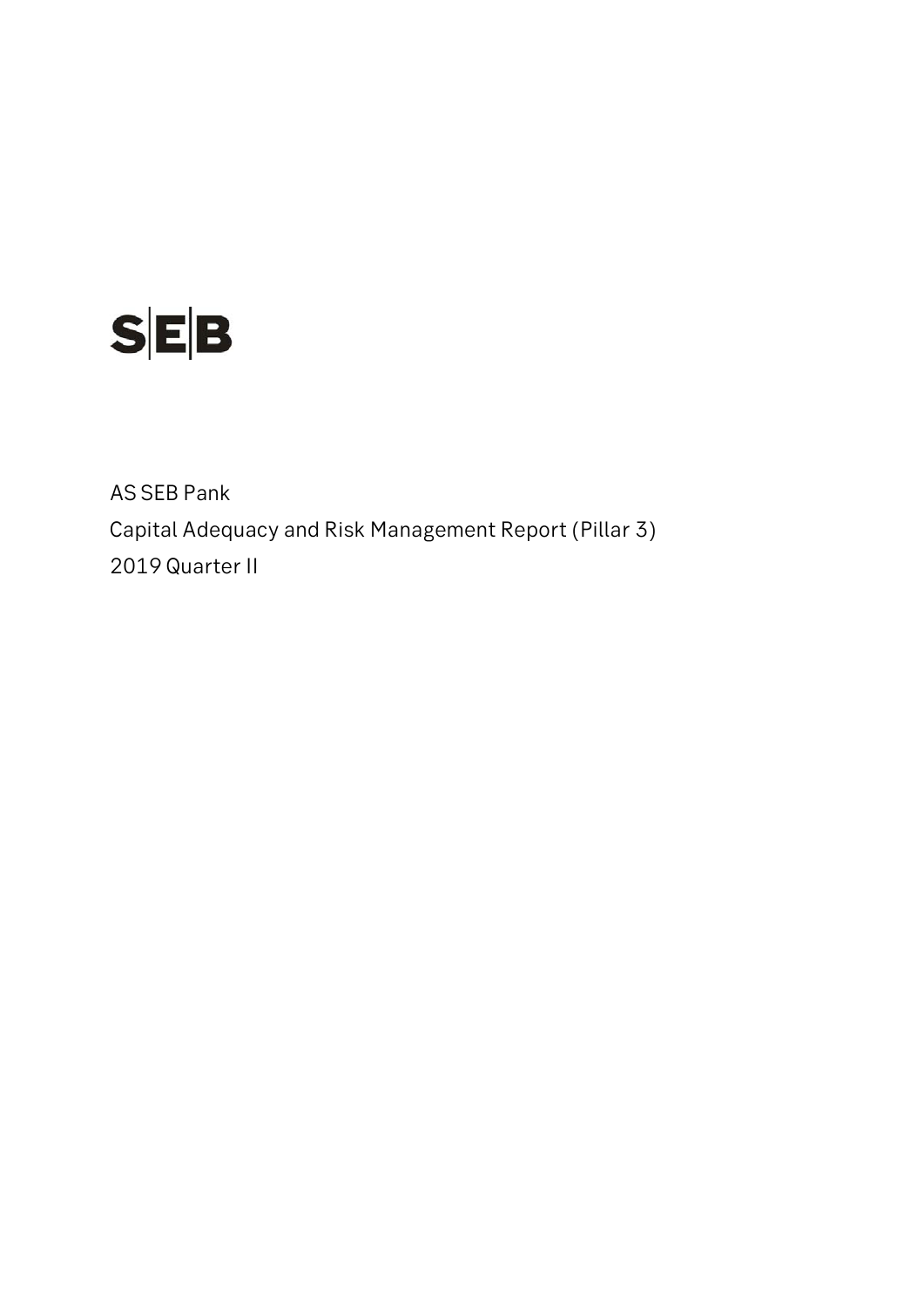# Table of contents

| Table 7. EU CR1-B - Credit quality of exposures by industry or counterparty types 12         |  |
|----------------------------------------------------------------------------------------------|--|
|                                                                                              |  |
|                                                                                              |  |
|                                                                                              |  |
| Table 11. EU CR2-A - Changes in stock of general and specific risk adjustments15             |  |
| Table 12. EU CR2-B - Changes in stock of defaulted and impaired loans and debt securities 15 |  |
|                                                                                              |  |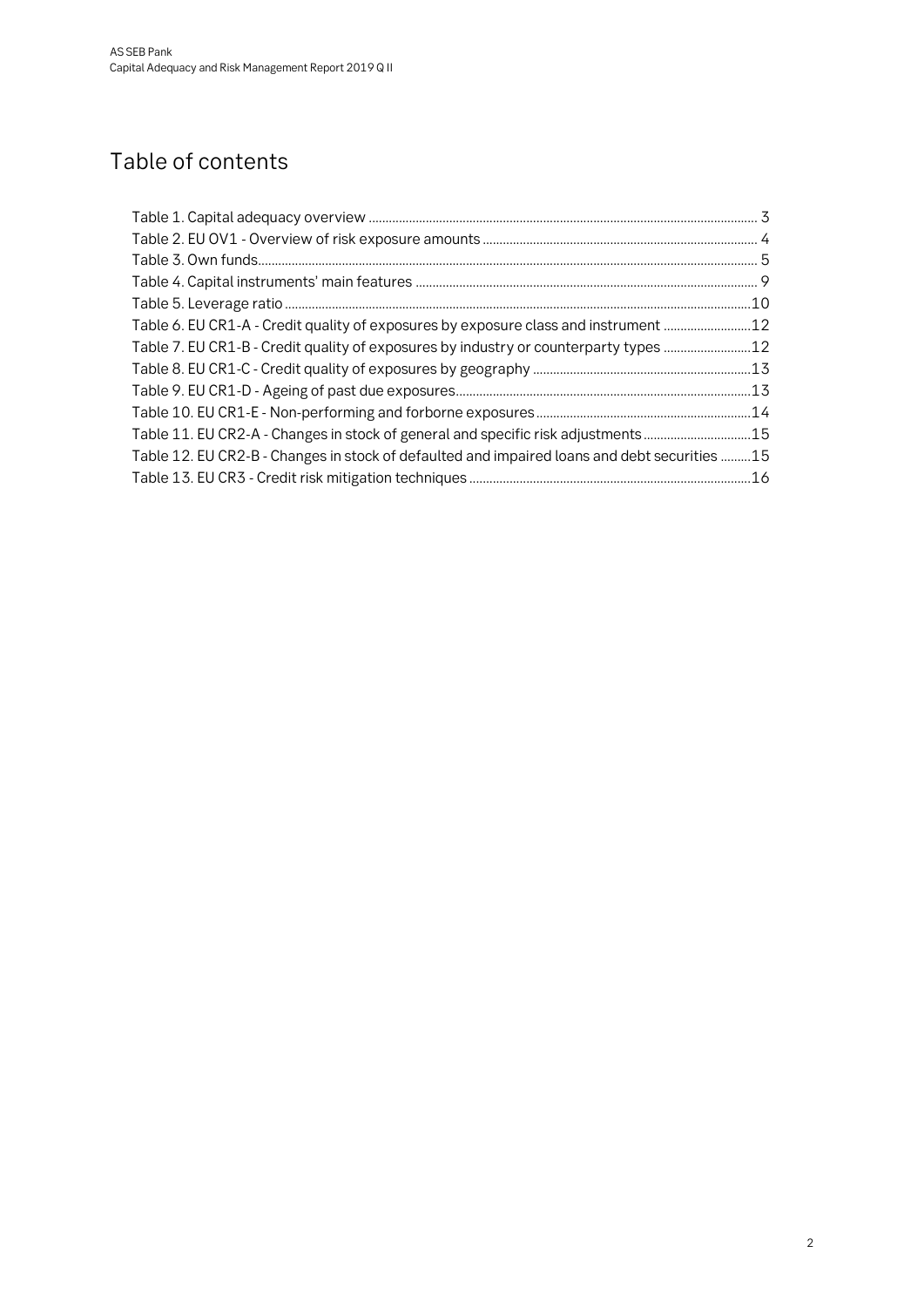# <span id="page-2-0"></span>Table 1. Capital adequacy overview

| EUR <sub>m</sub>                                                     | 30 Jun 2019 | 31 Mar 2019 |
|----------------------------------------------------------------------|-------------|-------------|
|                                                                      |             |             |
| Own funds                                                            |             |             |
| Common Equity Tier 1 capital                                         | 954         | 953         |
| Tier 1 capital                                                       | 954         | 953         |
| Total own funds                                                      | 956         | 953         |
| Own funds requirement                                                |             |             |
| Risk exposure amount                                                 | 2754        | 2646        |
| Expressed as own funds requirement                                   | 220         | 212         |
| Common Equity Tier 1 capital ratio                                   | 34,6%       | 36,0%       |
| Tier 1 capital ratio                                                 | 34,6%       | 36,0%       |
| Total capital ratio                                                  | 34,7%       | 36,0%       |
| Own funds in relation to own funds requirement                       | 4,34        | 4,50        |
| Regulatory Common Equity Tier 1 capital requirement including buffer |             |             |
| requirement (Pillar 1 only)                                          | 10,0%       | 10,0%       |
| of which capital conservation buffer requirement                     | 2,5%        | 2,5%        |
| of which systemic risk buffer requirement                            | 1,0%        | 1,0%        |
| of which countercyclical capital buffer requirement                  | 0,0%        | 0,0%        |
| of which other systemically important institution buffer             | 2,0%        | 2,0%        |
| Common Equity Tier 1 capital available to meet buffer <sup>1)</sup>  | 30,1%       | 31,5%       |
| Leverage ratio                                                       |             |             |
| Exposure measure for leverage ratio calculation                      | 7168        | 6961        |
| of which on balance sheet items                                      | 6636        | 6474        |
| of which off balance sheet items                                     | 532         | 487         |
| Leverage ratio                                                       | 13,3%       | 13,7%       |

*1) CET1 ratio less minimum capital requirement of 4.5% excluding buffers.*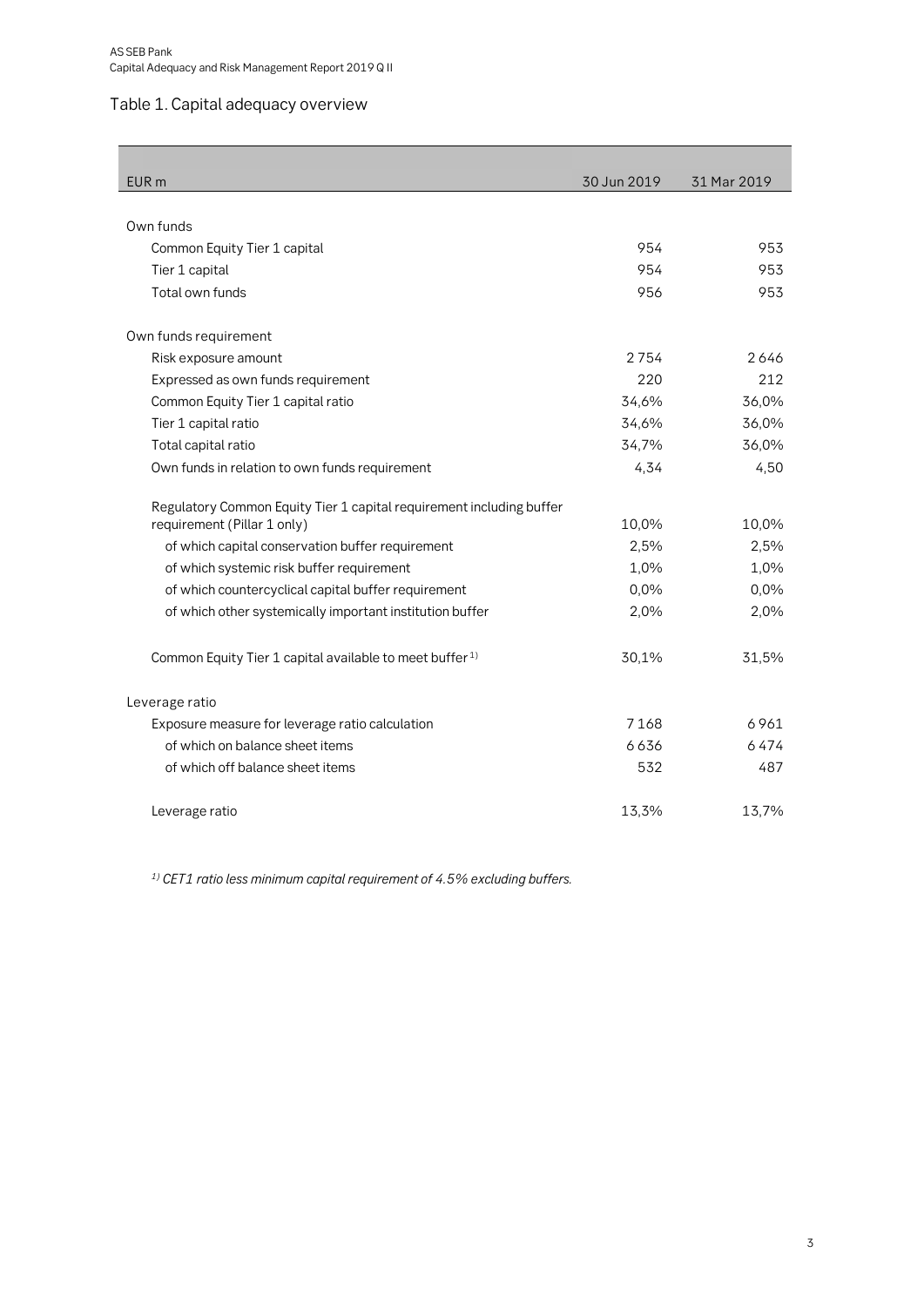# <span id="page-3-0"></span>Table 2. EU OV1 - Overview of risk exposure amounts

| Breakdown by Risk Type                                     | Risk Exposure Amount |             | Minimum own<br>funds<br>requirements |
|------------------------------------------------------------|----------------------|-------------|--------------------------------------|
| EUR <sub>m</sub>                                           | 30 Jun 2019          | 31 Mar 2019 | 30 Jun 2019                          |
| Credit risk (excluding counterparty credit risk) (CCR)     | 2593                 | 2484        | 207                                  |
| of which standardised approach (SA)                        | 396                  | 371         | 32                                   |
| of which foundation internal rating-based (F-IRB) approach | 1871                 | 1803        | 150                                  |
| of which advanced internal rating-based (A-IRB) approach   | 326                  | 310         | 26                                   |
| Counterparty credit risk                                   | 0                    | 0           | $\Omega$                             |
| of which CVA                                               | 0                    | 0           | 0                                    |
| Settlement risk                                            | 0                    | 0           | 0                                    |
| Securitisation exposures in banking book                   | 0                    | Ω           | 0                                    |
| Market risk                                                | 31                   | 28          | 2                                    |
| of which standardised approach                             | 31                   | 28          | 2                                    |
| Large exposures                                            | 0                    | 0           | 0                                    |
| Operational risk                                           | 129                  | 133         | 10                                   |
| of which advanced measurement approach                     | 129                  | 133         | 10                                   |
| Amounts below the thresholds for deduction (subject to     |                      |             |                                      |
| 250% risk weight)                                          | 0                    | $\Omega$    | $\Omega$                             |
| Floor adjustment                                           | O                    | 0           | $\Omega$                             |
| Additional risk exposure amount due to Article 3 CRR       | 0                    | 0           | 0                                    |
| Total                                                      | 2754                 | 2646        | 220                                  |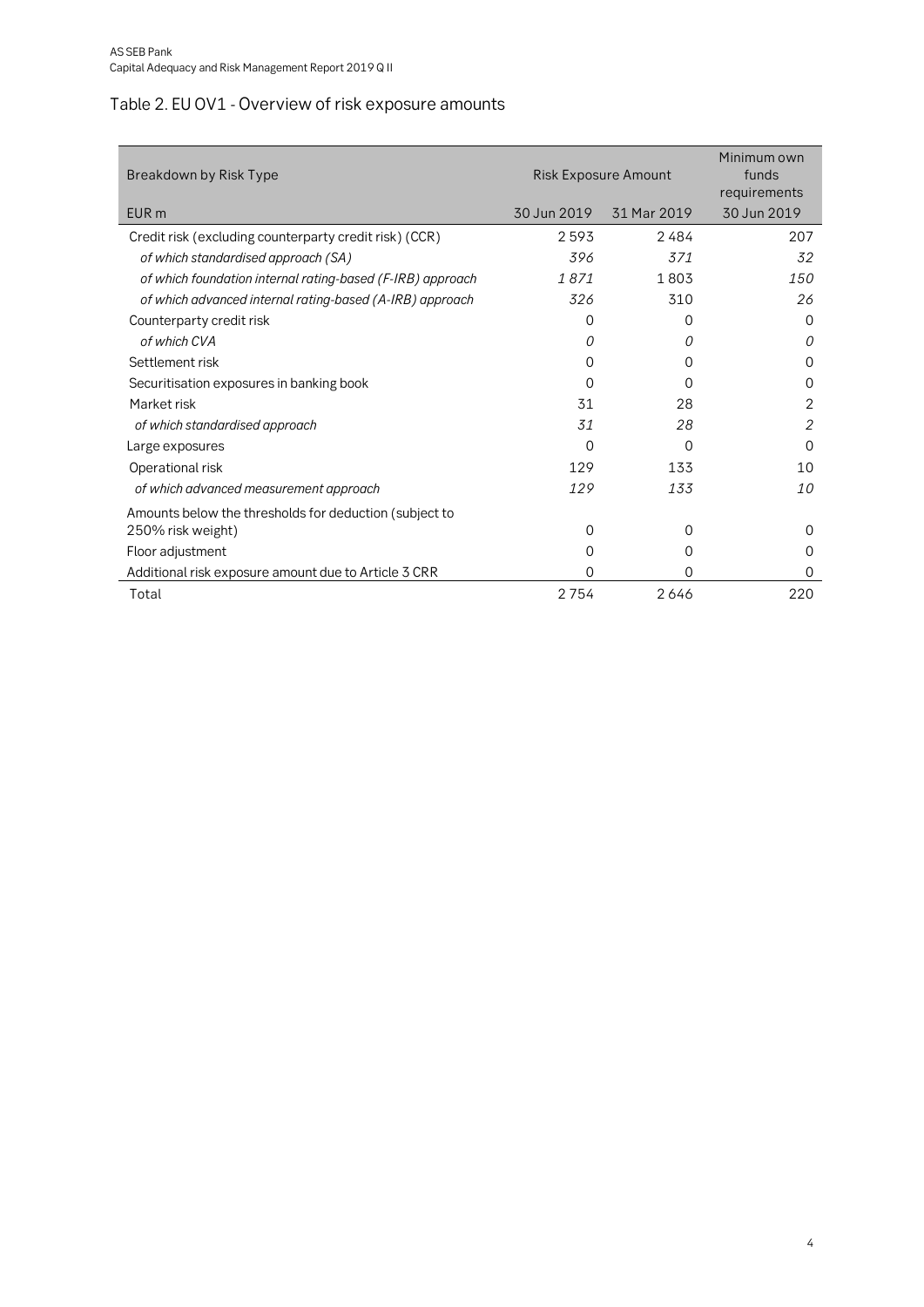# <span id="page-4-0"></span>Table 3. Own funds

# *Disclosure according to Article 4 in EU Regulation No 1423/2013*

| EUR <sub>m</sub> |                                                                                                                                                                      | 30 Jun 2019 | 31 Dec 2018 |
|------------------|----------------------------------------------------------------------------------------------------------------------------------------------------------------------|-------------|-------------|
|                  | Common Equity Tier 1 (CET1) capital: instruments and reserves                                                                                                        |             |             |
| 1                | Capital instruments and the related share premium accounts                                                                                                           | 129         | 129         |
|                  | of which: share capital                                                                                                                                              | 43          | 43          |
|                  | of which: share premium                                                                                                                                              | 86          | 86          |
| 2                | Retained earnings                                                                                                                                                    | 820         | 822         |
| $\overline{3}$   | Accumulated other comprehensive income (and other reserves)                                                                                                          | 0           | 0           |
| 3a               | Funds for general banking risk                                                                                                                                       | 19          | 19          |
|                  |                                                                                                                                                                      |             |             |
| 4                | Amount of qualifying items referred to in Article 484 (3) and the related share<br>premium accounts subject to phase out from CET1                                   |             |             |
| 5                | Minority Interests (amount allowed in consolidated CET1)                                                                                                             |             |             |
|                  | Independently reviewed interim profits net of any foreseeable charge or                                                                                              |             |             |
| 5a               | dividend                                                                                                                                                             |             |             |
| 6                | Common Equity Tier 1 (CET1) capital before regulatory adjustments                                                                                                    | 969         | 971         |
|                  | Common Equity Tier 1 (CET1) capital: regulatory adjustments                                                                                                          |             |             |
| 7                | Additional value adjustments (negative amount)                                                                                                                       | -1          | 0           |
| 8                | Intangible assets (net of related tax liability) (negative amount)                                                                                                   | $-5$        | $-5$        |
| 9                | Empty Set in the EU                                                                                                                                                  |             |             |
|                  | Deferred tax assets that rely on future profitability excluding those arising from                                                                                   |             |             |
| 10               | temporary differences (net of related tax liability where the conditions in Article<br>38 (3) are met) (negative amount)                                             |             |             |
| 11               |                                                                                                                                                                      |             |             |
|                  | Fair value reserves related to gains or losses on cash flow hedges                                                                                                   | $-9$        | -9          |
| 12               | Negative amounts resulting from the calculation of expected loss amounts                                                                                             |             |             |
| 13               | Any increase in equity that results from securitised assets (negative amount)<br>Gains or losses on liabilities valued at fair value resulting from changes in own   |             |             |
| 14               | credit standing                                                                                                                                                      | $\mathbf 0$ | $\mathbf 0$ |
| 15               | Defined-benefit pension fund assets (negative amount)                                                                                                                |             |             |
|                  | Direct and indirect holdings by an institution of own CET1 instruments (negative                                                                                     |             |             |
| 16               | amount)                                                                                                                                                              |             |             |
|                  | Direct, indirect and synthetic holdings of the CET1 instruments of financial sector                                                                                  |             |             |
|                  | entities where those entities have reciprocal cross holdings with the institution                                                                                    |             |             |
| 17               | designed to inflate artificially the own funds of the institution (negative amount)                                                                                  |             |             |
|                  | Direct, indirect and synthetic holdings by the institution of the CET1 instruments<br>of financial sector entities where the institution does not have a significant |             |             |
|                  | investment in those entities (amount above the 10% threshold and net of eligible                                                                                     |             |             |
| 18               | short positions) (negative amount)                                                                                                                                   |             |             |
|                  | Direct, indirect and synthetic holdings by the institution of the CET1 instruments                                                                                   |             |             |
|                  | of financial sector entities where the institution has a significant investment in                                                                                   |             |             |
|                  | those entities (amount above 10% threshold and net of eligible short positions)                                                                                      |             |             |
| 19               | (negative amount)                                                                                                                                                    |             |             |
| 20               | Empty Set in the EU                                                                                                                                                  |             |             |
|                  | Exposure amount of the following items which qualify for a RW of 1250%,                                                                                              |             |             |
|                  | 20a where the institution opts for the deduction alternative                                                                                                         |             |             |
| 20 <sub>b</sub>  | of which qualifying holdings outside the financial sector (negative amount)                                                                                          |             |             |
| 20c              | of which: securitisation positions (negative amount)                                                                                                                 |             |             |
| 20d              | of which: free deliveries (negative amount)                                                                                                                          |             |             |
|                  | Deferred tax assets arising from temporary differences (amount above 10%<br>threshold, net of related tax liability where the conditions in Article 38 (3) are       |             |             |
| 21               | met) (negative amount)                                                                                                                                               |             |             |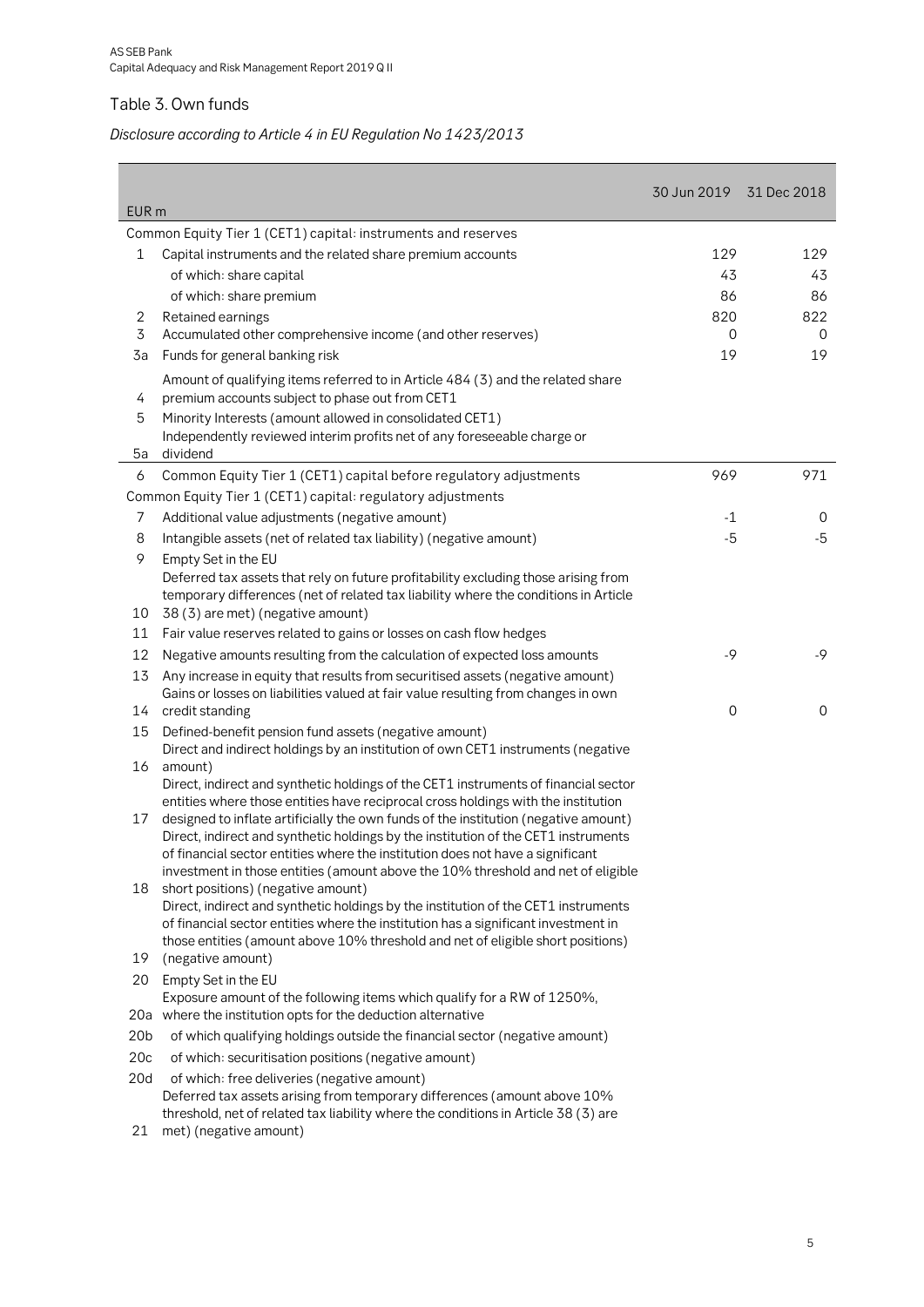|                  |                                                                                                                                                                                                                                                                                                | 30 Jun 2019 31 Dec 2018 |                     |
|------------------|------------------------------------------------------------------------------------------------------------------------------------------------------------------------------------------------------------------------------------------------------------------------------------------------|-------------------------|---------------------|
| EUR <sub>m</sub> |                                                                                                                                                                                                                                                                                                |                         |                     |
|                  | 22 Amount exceeding the 15% threshold (negative amount)<br>of which: direct and indirect holdings by the institution of the CET1<br>instruments of financial sector entities where the institution has a significant                                                                           |                         |                     |
| 23               | investment in those entities                                                                                                                                                                                                                                                                   |                         |                     |
| 24               | Empty Set in the EU                                                                                                                                                                                                                                                                            |                         |                     |
| 25               | of which: deferred tax assets arising from temporary differences                                                                                                                                                                                                                               |                         |                     |
|                  | 25a Losses for the current financial year (negative amount)                                                                                                                                                                                                                                    |                         |                     |
|                  | 25b Foreseeable tax charges relating to CET1 items (negative amount)                                                                                                                                                                                                                           |                         |                     |
|                  | Qualifying AT1 deductions that exceed the AT1 capital of the institution                                                                                                                                                                                                                       |                         |                     |
| 27               | (negative amount)                                                                                                                                                                                                                                                                              |                         |                     |
| 28               | Total regulatory adjustments to Common equity Tier 1 (CET1)                                                                                                                                                                                                                                    | $-15$                   | $-14$               |
| 29               | Common Equity Tier 1 (CET1) capital                                                                                                                                                                                                                                                            | 954                     | 957                 |
|                  | Additional Tier 1 (AT1) capital: instruments                                                                                                                                                                                                                                                   |                         |                     |
| 30               | Capital instruments and the related share premium accounts                                                                                                                                                                                                                                     |                         |                     |
| 31               | of which: classified as equity under applicable accounting standards                                                                                                                                                                                                                           |                         |                     |
| 32               | of which: classified as liabilities under applicable accounting standards                                                                                                                                                                                                                      |                         |                     |
| 33               | Amount of qualifying items referred to in Article 484 (4) and the related share<br>premium accounts subject to phase out from AT1<br>Qualifying Tier 1 capital included in consolidated AT1 capital (including<br>minority interests not included in row 5) issued by subsidiaries and held by |                         |                     |
| 34               | third parties                                                                                                                                                                                                                                                                                  |                         |                     |
| 35               | of which: instruments issued by subsidiaries subject to phase out                                                                                                                                                                                                                              |                         |                     |
| 36               | Additional Tier 1 (AT1) capital before regulatory adjustments                                                                                                                                                                                                                                  | $\overline{0}$          | $\overline{0}$      |
|                  | Additional Tier 1 (AT1) capital: regulatory adjustments<br>Direct and indirect holdings by an institution of own AT1 Instruments (negative                                                                                                                                                     |                         |                     |
| 37               | amount)                                                                                                                                                                                                                                                                                        |                         |                     |
| 38               | Direct, indirect and synthetic holdings of the AT1 instruments of financial sector<br>entities where those entities have reciprocal cross holdings with the institution<br>designed to inflate artificially the own funds of the institution (negative<br>amount)                              |                         |                     |
|                  | Direct and indirect and synthetic holdings of the AT1 instruments of financial<br>sector entities where the institution does not have a significant investment in<br>those entities (amount above the 10% threshold and net of eligible short                                                  |                         |                     |
| 39               | positions) (negative amount)<br>Direct and indirect and synthetic holdings by the institution of the AT1<br>instruments of financial sector entities where the institution has a significant                                                                                                   |                         |                     |
| 40               | investment in those entities (net of eligible short positions) (negative amount)                                                                                                                                                                                                               |                         |                     |
| 41               | Empty set in the EU)                                                                                                                                                                                                                                                                           |                         |                     |
|                  | Qualifying T2 deductions that exceed the T2 capital of the institution (negative                                                                                                                                                                                                               |                         |                     |
| 42               | amount)                                                                                                                                                                                                                                                                                        |                         |                     |
| 43               | Total regulatory adjustments to Additional Tier 1 (AT1) capital                                                                                                                                                                                                                                | $\boldsymbol{0}$        | 0                   |
| 44               | Additional Tier 1 (AT1) capital                                                                                                                                                                                                                                                                | $\mathbf 0$             | $\mathsf{O}\xspace$ |
| 45               | Tier 1 capital ( $T1 = CET1 + AT1$ )                                                                                                                                                                                                                                                           | 954                     | 957                 |
|                  | Tier 2 (T2) capital: instruments and provisions                                                                                                                                                                                                                                                |                         |                     |
| 46<br>47         | Capital instruments and the related share premium accounts<br>Amount of qualifying items referred to in Article 484 (5) and the related share<br>premium accounts subject to phase out from T2                                                                                                 |                         |                     |
| 48               | Qualifying own funds instruments included in consolidated T2 capital (including<br>minority interests and AT1 instruments not included in rows 5 or 34) issued by<br>subsidiaries and held by third parties                                                                                    |                         |                     |
| 49               | of which: instruments issued by subsidiaries subject to phase out                                                                                                                                                                                                                              |                         |                     |
| 50               | Credit risk adjustments                                                                                                                                                                                                                                                                        | 2                       |                     |
| 51               | Tier 2 (T2) capital before regulatory adjustments                                                                                                                                                                                                                                              | $\overline{2}$          | 0                   |
|                  |                                                                                                                                                                                                                                                                                                |                         |                     |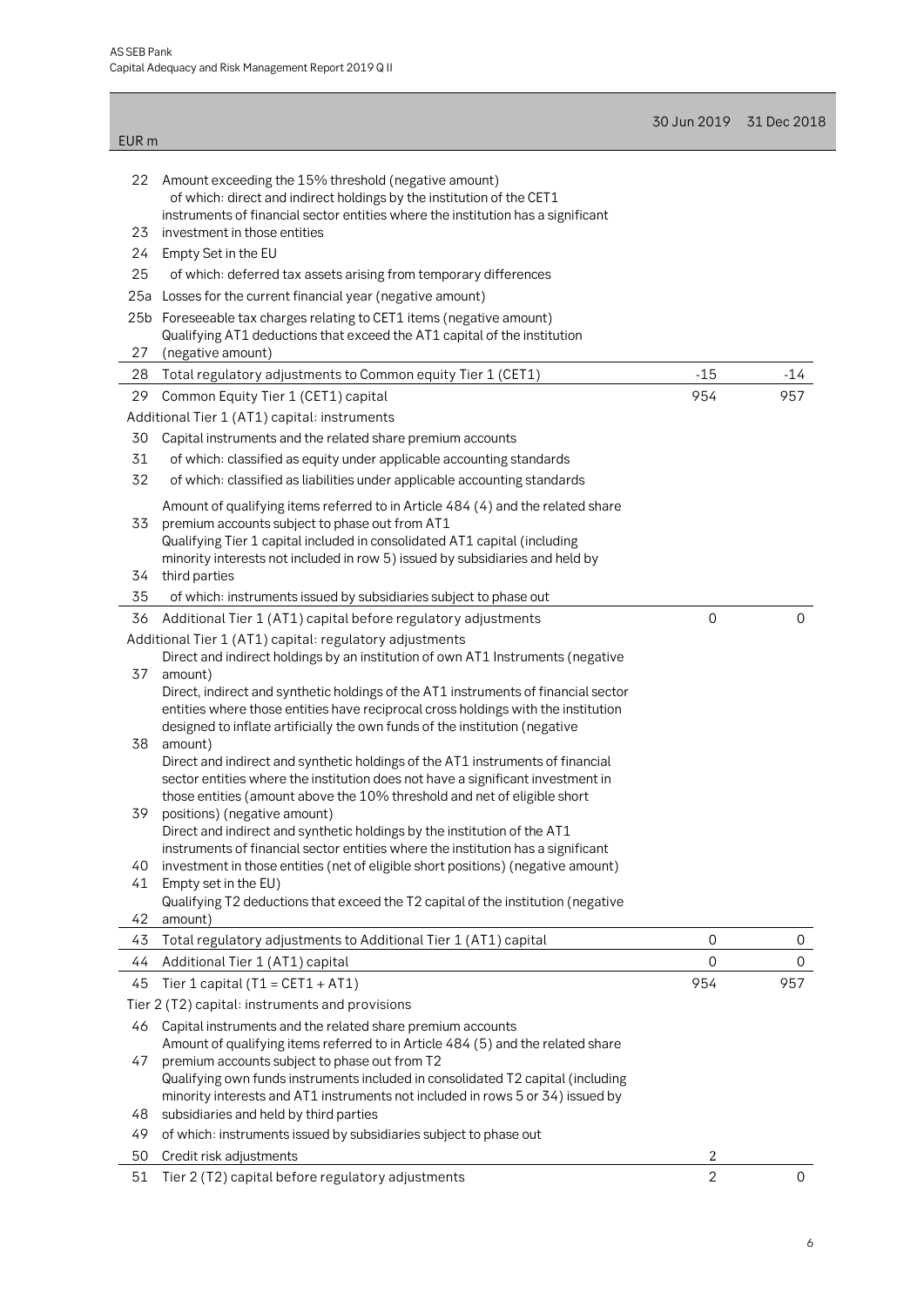| 30 Jun 2019 | 31 Dec 2018 |
|-------------|-------------|
|-------------|-------------|

|  |  |  |  | Tier 2 (T2) capital: regulatory adjustments |
|--|--|--|--|---------------------------------------------|
|--|--|--|--|---------------------------------------------|

EUR m

| $1001$ $\leq$ $(12)$ capital Texaliator y adjactments                                                                                                                                                                                       |                |             |
|---------------------------------------------------------------------------------------------------------------------------------------------------------------------------------------------------------------------------------------------|----------------|-------------|
| Direct and indirect holdings by an institution of own T2 instruments and<br>52<br>subordinated loans (negative amount)<br>Holdings of the T2 instruments and subordinated loans of financial sector                                         |                |             |
| entities where those entities have reciprocal cross holdings with the institution<br>designed to inflate artificially the own funds of the institution (negative<br>53<br>amount)                                                           |                |             |
| Direct and indirect holdings of the T2 instruments and subordinated loans of<br>financial sector entities where the institution does not have a significant<br>investment in those entities (amount above 10% threshold and net of eligible |                |             |
| short positions) (negative amount)<br>54<br>Direct and indirect holdings by the institution of the T2 instruments and<br>subordinated loans of financial sector entities where the institution has a                                        |                |             |
| significant investment in those entities (net of eligible short positions)                                                                                                                                                                  |                |             |
| 55<br>(negative amount)                                                                                                                                                                                                                     |                |             |
| Empty set in EU<br>56                                                                                                                                                                                                                       |                |             |
| Total regulatory adjustments to Tier 2 (T2) capital<br>57                                                                                                                                                                                   | 0              | 0           |
| 58<br>Tier 2 (T2) capital                                                                                                                                                                                                                   | $\overline{2}$ | $\mathbf 0$ |
| 59<br>Total capital ( $TC = T1 + T2$ )                                                                                                                                                                                                      | 956            | 957         |
| 60<br>Total risk weighted assets<br>Capital ratios and buffers                                                                                                                                                                              | 2754           | 2617        |
| 61<br>Common Equity Tier 1 (as a percentage of risk exposure amount)                                                                                                                                                                        | 34,6%          | 36,6%       |
| 62<br>Tier 1 (as a percentage of risk exposure amount)                                                                                                                                                                                      | 34,6%          | 36,6%       |
| 63<br>Total capital (as a percentage of risk exposure amount)                                                                                                                                                                               | 34,7%          | 36,6%       |
| Institution specific buffer requirement (CET1 requirement in accordance with<br>article 92 (1) (a) plus capital conservation and countercyclical buffer<br>requirements, plus systemic risk buffer, plus the systemically important         |                |             |
| 64<br>institution buffer, expressed as a percentage of risk exposure amount)                                                                                                                                                                | 10,0%          | 10,0%       |
| 65<br>of which: capital conservation buffer requirements                                                                                                                                                                                    | 2,5%           | 2,5%        |
| 66<br>of which: countercyclical buffer requirements                                                                                                                                                                                         | 0,0%           | 0,0%        |
| 67<br>of which : systemic risk buffer requirements                                                                                                                                                                                          | 1,0%           | 1,0%        |
| of which: Global Systemically Important Institutions (G-SII) or Other<br>67a Systemically Important Institutions (O-SII) buffer<br>Common Equity Tier 1 available to meet buffers (as a percentage of risk                                  | 2,0%           | 2,0%        |
| exposure amount)<br>68                                                                                                                                                                                                                      | 30,1%          | 32,1%       |
| 69<br>(Non relevant in EU regulation)                                                                                                                                                                                                       |                |             |
| (Non relevant in EU regulation)<br>70                                                                                                                                                                                                       |                |             |
| (Non relevant in EU regulation)<br>71                                                                                                                                                                                                       |                |             |
| Amounts below the thresholds for deduction (before risk weighting)<br>Direct and indirect holdings of the capital of financial sector entities where the                                                                                    |                |             |
| institution does not have a significant investment in those entities (amount<br>below 10% threshold and net of eligible short positions)<br>72<br>Direct and indirect holdings by the institution of the CET 1 instruments of               | 7              | 5           |
| financial sector entities where the institution has a significant investment in                                                                                                                                                             |                |             |
| those entities (amount below 10% threshold and net of eligible short positions)<br>73                                                                                                                                                       |                |             |
| 74<br>Empty Set in the EU<br>Deferred tax assets arising from temporary differences (amount below 10%                                                                                                                                       |                |             |
| threshold, net of related tax liability where the conditions in Article 38 (3) are                                                                                                                                                          |                |             |
| 75<br>met)<br>Applicable caps on the inclusion of provisions in Tier 2                                                                                                                                                                      |                |             |
|                                                                                                                                                                                                                                             |                |             |

Credit risk adjustments included in T2 in respect of exposures subject to

76 standardized approach (prior to the application of the cap)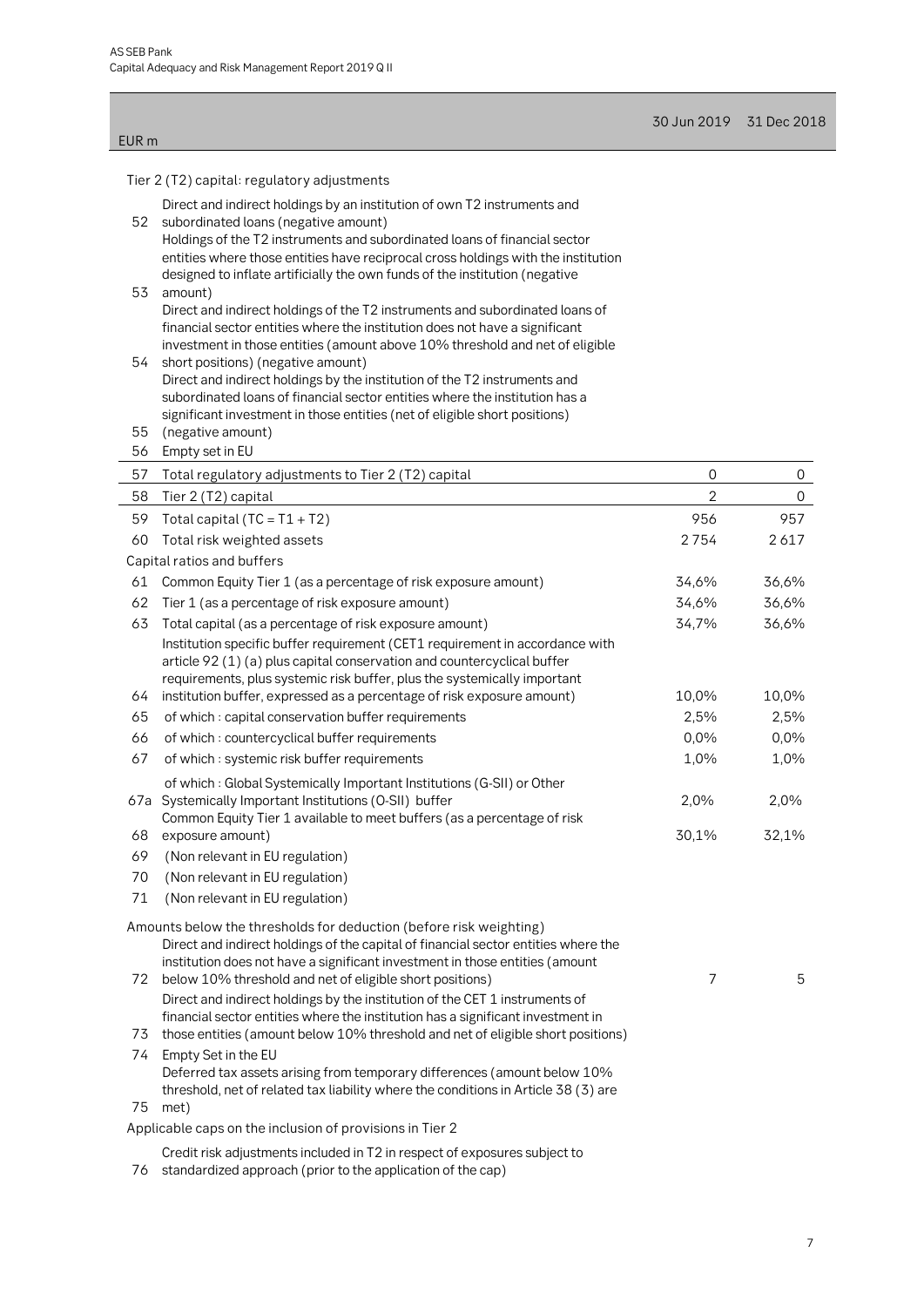| EUR <sub>m</sub> |                                                                                                                                                                                                                                                   |    | 30 Jun 2019 31 Dec 2018 |
|------------------|---------------------------------------------------------------------------------------------------------------------------------------------------------------------------------------------------------------------------------------------------|----|-------------------------|
|                  |                                                                                                                                                                                                                                                   |    |                         |
| 77               | Cap on inclusion of credit risk adjustments in T2 under standardised approach                                                                                                                                                                     | 5  | 4                       |
| 78<br>79         | Credit risk adjustments included in T2 in respect of exposures subject to<br>internal ratings-based approach (prior to the application of the cap)<br>Cap for inclusion of credit risk adjustments in T2 under internal ratings-based<br>approach | 13 | 13                      |
|                  | Capital instruments subject to phase-out arrangements                                                                                                                                                                                             |    |                         |
|                  | (only applicable between 1 Jan 2013 and 1 Jan 2022)                                                                                                                                                                                               |    |                         |
| 80               | Current cap on CET1 instruments subject to phase out arrangements<br>Amount excluded from CET1 due to cap (excess over cap after redemptions                                                                                                      |    |                         |
| 81               | and maturities)                                                                                                                                                                                                                                   |    |                         |
| 82               | Current cap on AT1 instruments subject to phase out arrangements<br>Amount excluded from AT1 due to cap (excess over cap after redemptions and                                                                                                    |    |                         |
| 83               | maturities)                                                                                                                                                                                                                                       |    |                         |
| 84               | Current cap on T2 instruments subject to phase out arrangements<br>Amount excluded from T2 due to cap (excess over cap after redemptions and                                                                                                      |    |                         |
| 85               | maturities)                                                                                                                                                                                                                                       |    |                         |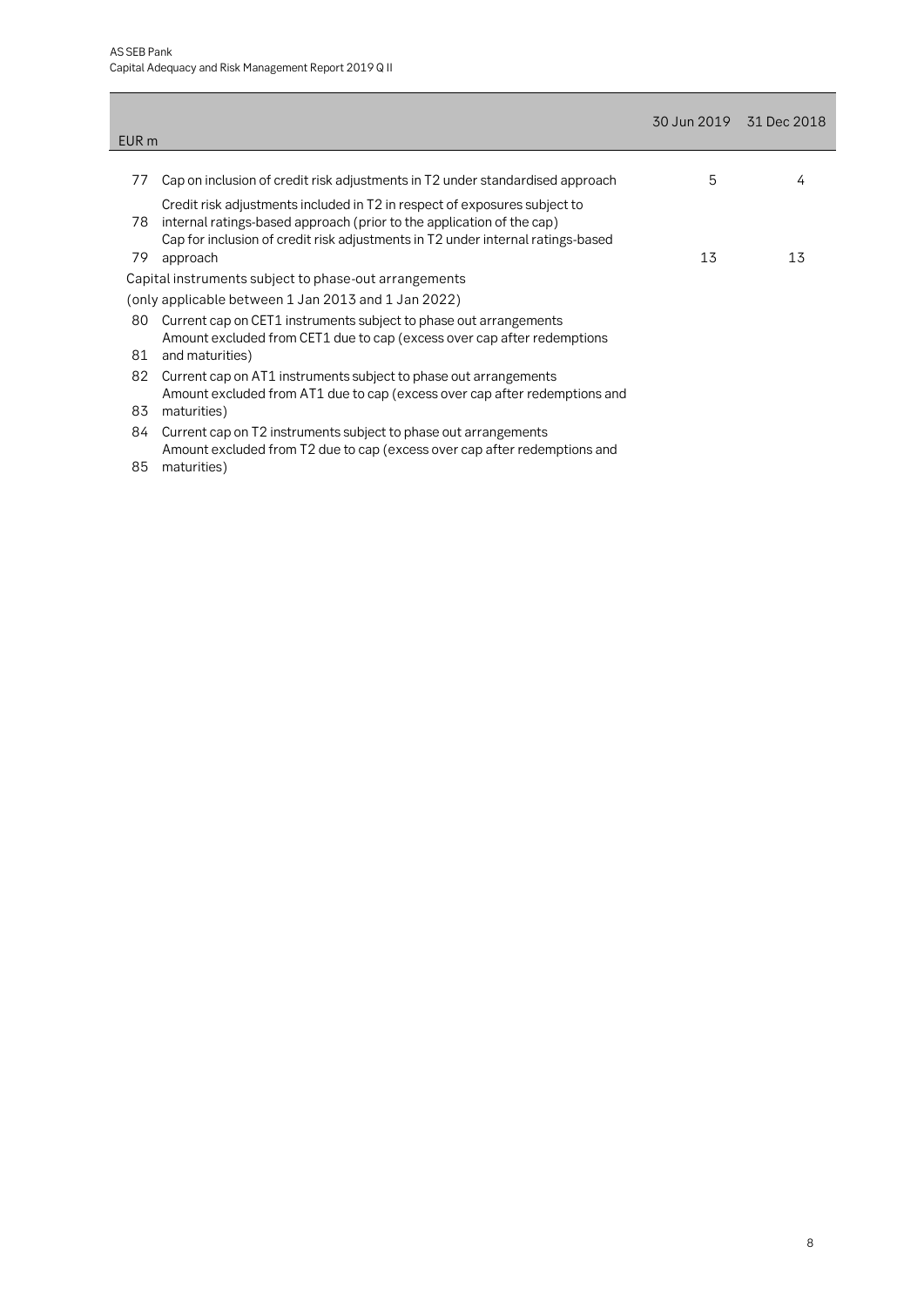#### <span id="page-8-0"></span>Table 4. Capital instruments' main features

#### *Disclosure according to Article 3 in EU Regulation No 1423/2013*

|                 | 30 Jun 2019                                                                                       |                       |
|-----------------|---------------------------------------------------------------------------------------------------|-----------------------|
|                 |                                                                                                   | AS SEB Pank           |
| 1               | <b>Issuer</b>                                                                                     | reg. No 10004252      |
| 2               | Unique identifier (eg CUSIP, ISIN or Bloomberg identifier for private placement                   | EE3100001793          |
| 3               | Governing law(s) of the instrument                                                                | Estonian Law          |
|                 | Regulatory treatment                                                                              |                       |
| 4               | <b>Transitional CRR rules</b>                                                                     | Common Equity Tier 1  |
| 5               | Post-transitional CRR rules                                                                       | Common Equity Tier 1  |
| 6               | Eligible at solo/(sub-)consolidated/solo & (sub-)consolidated                                     | Solo and consolidated |
| 7               | Instrument type (types to be specified by each jurisdiction)                                      | Ordinary shares       |
| 8               | Amount recognised in regulatory capital (currency in million, as of most recent reporting date)   | 43 EUR m              |
| 9               | Nominal amount of instrument                                                                      | 43 EUR m              |
| 9a              | Issue price                                                                                       | <b>EUR 0,64</b>       |
| 9b              | Redemption price                                                                                  | n/a                   |
| 10              | Accounting classification                                                                         | Share capital         |
| 11              | Original date of issuance                                                                         | 06.05.1994            |
| 12              | Perpetual or dated                                                                                | Perpetual             |
| 13              | Original maturity date                                                                            | Perpetual             |
| 14              | Issuer call subject to prior supervisory approval                                                 | N <sub>O</sub>        |
| 15              | Optional call date, contingent call dates, and redemption amount                                  | n/a                   |
| 16              | Subsequent call dates, if applicable                                                              | n/a                   |
|                 | Coupons / dividends                                                                               |                       |
| 17              | Fixed or floating dividend/coupon                                                                 | Floating              |
| 18              | Coupon rate and any related index                                                                 | n/a                   |
| 19              | Existence of a dividend stopper                                                                   | N <sub>O</sub>        |
| 20a             | Fully discretionary, partially discretionary or mandatory (in terms of timing                     | Fully discretionary   |
| 20 <sub>b</sub> | Fully discretionary, partially discretionary or mandatory (in terms of amount)                    | Fully discretionary   |
| 21              | Existence of step up or other incentive to redeem                                                 | N <sub>O</sub>        |
| 22              | Noncumulative or cumulative                                                                       | Noncumulative         |
| 23              | Convertible or non-convertible                                                                    | Non-convertible       |
| 24              | If convertible, conversion trigger (s)                                                            | n/a                   |
| 25              | If convertible, fully or partially                                                                | n/a                   |
| 26              | If convertible, conversion rate                                                                   | n/a                   |
| 27              | If convertible, mandatory or optional conversion                                                  | n/a                   |
| 28              | If convertible, specify instrument type convertible into                                          | n/a                   |
| 29              | If convertible, specify issuer of instrument it converts into                                     | n/a                   |
| 30              | Write-down features                                                                               | NO                    |
| 31              | If write-down, write-down trigger (s)                                                             | n/a                   |
| 32              | If write-down, full or partial                                                                    | n/a                   |
| 33              | If write-down, permanent or temporary                                                             | n/a                   |
| 34              | If temporary write-down, description of write-up mechanism                                        | n/a                   |
|                 | Position in subordination hierarchy in liquidation (specify instrument type immediately senior to |                       |
| 35              | instrument)                                                                                       | n/a                   |
| 36              | Non-compliant transitioned features                                                               | N <sub>O</sub>        |
| 37              | If yes, specify non-compliant features                                                            | n/a                   |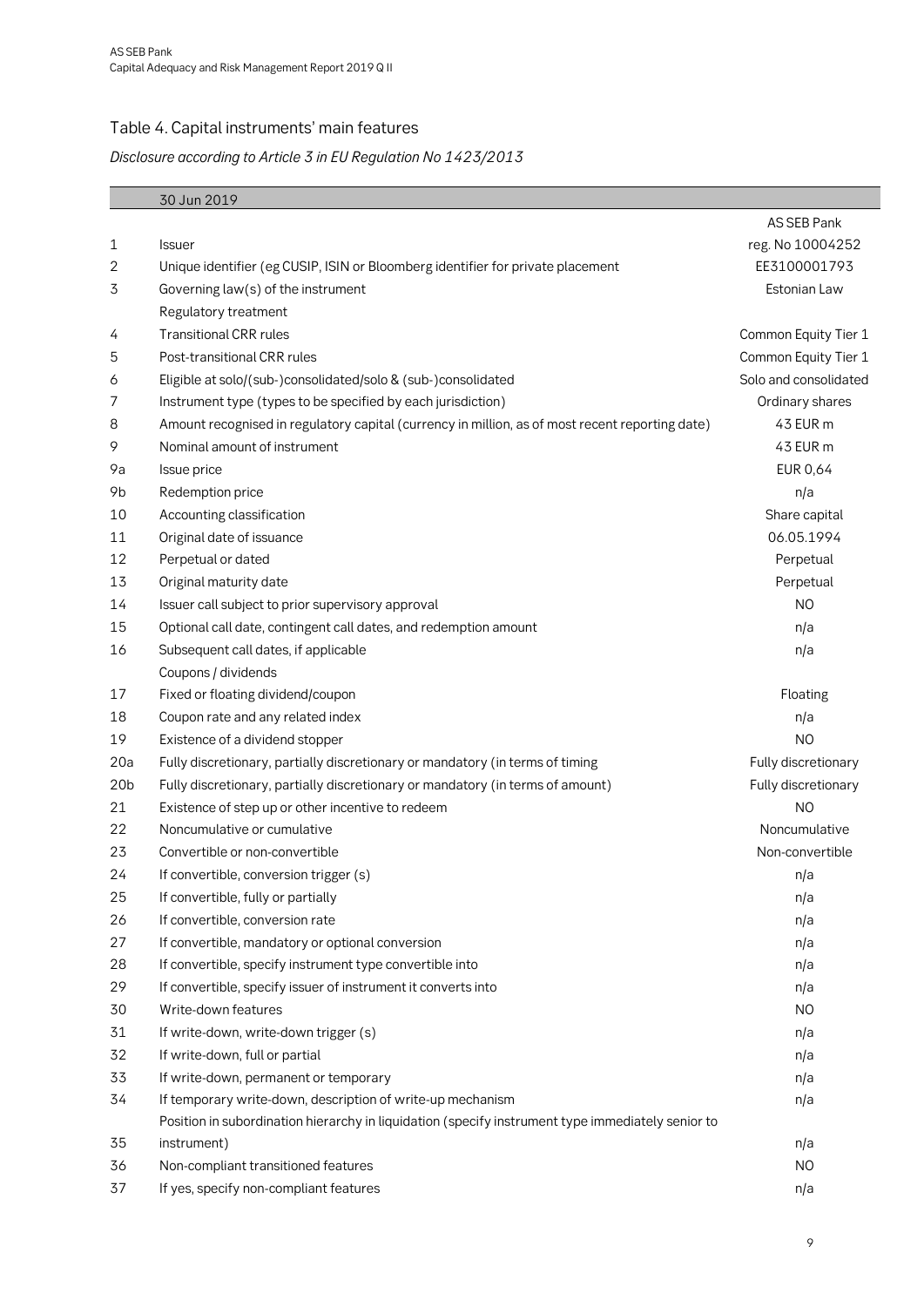# <span id="page-9-0"></span>Table 5. Leverage ratio

Г

# *Disclosure according to EU Regulation 2016/200*

|          | EUR m                                                                                                                                                             | 30 Jun 2019                 | 31 Dec 2018 |
|----------|-------------------------------------------------------------------------------------------------------------------------------------------------------------------|-----------------------------|-------------|
|          | Table LRSum: Summary reconciliation of accounting assets and leverage ratio exposures                                                                             | Applicable amount           |             |
| 1        | Total assets as per published financial statements                                                                                                                | 6652                        | 6558        |
|          | Adjustment for entities which are consolidated for accounting purposes but are outside the                                                                        |                             |             |
| 2        | scope of regulatory consolidation                                                                                                                                 |                             |             |
|          | (Adjustment for fiduciary assets recognised on the balance sheet pursuant to the                                                                                  |                             |             |
|          | applicable accounting framework but excluded from the leverage ratio total exposure                                                                               |                             |             |
| 3<br>4   | measure in accordance with Article 429(13) of Regulation (EU) No 575/2013)<br>Adjustments for derivative financial instruments                                    | 4                           | 4           |
| 5        | Adjustment for securities financing transactions (SFTs)                                                                                                           |                             |             |
|          | Adjustment for off-balance sheet items (ie conversion to credit equivalent amounts of off-                                                                        |                             |             |
| 6        | balance sheet exposures)                                                                                                                                          | 527                         | 600         |
| EU-6a    | (Adjustment for intragroup exposures excluded from the leverage ratio total exposure<br>measure in accordance with Article 429(7) of Regulation (EU) No 575/2013) |                             |             |
| EU-6b    | (Adjustment for exposures excluded from the leverage ratio total exposure measure in<br>accordance with Article 429(14) of Regulation (EU) No 575/2013)           |                             |             |
| 7        | Other adjustments                                                                                                                                                 | $-15$                       | -14         |
| 8        | Leverage ratio total exposure measure                                                                                                                             | 7168                        | 7149        |
|          |                                                                                                                                                                   |                             |             |
|          | Table LRCom: Leverage ratio common disclosure                                                                                                                     | CRR leverage ratio exposure |             |
|          | On-balance sheet exposures (excluding derivatives and SFTs)                                                                                                       |                             |             |
| 1        | On-balance sheet items (excluding derivatives, SFTs and fiduciary assets, but including<br>collateral)                                                            | 6644                        | 6552        |
| 2        | (Asset amounts deducted in determining Tier 1 capital)                                                                                                            | $-15$                       | $-14$       |
|          | Total on-balance sheet exposures (excluding derivatives, SFTs and fiduciary assets)                                                                               |                             |             |
| 3        | (sum of lines 1 and 2)                                                                                                                                            | 6629                        | 6538        |
|          | Derivative exposures<br>Replacement cost associated with all derivatives transactions (ie net of eligible cash                                                    |                             |             |
| 4        | variation margin)                                                                                                                                                 | 7                           | 6           |
|          | Add-on amounts for PFE associated with all derivatives transactions (mark-to-market                                                                               |                             |             |
| 5        | method)                                                                                                                                                           | 5                           | 5           |
| EU-5a    | Exposure determined under Original Exposure Method                                                                                                                |                             |             |
| 6        | Gross-up for derivatives collateral provided where deducted from the balance sheet assets<br>pursuant to the applicable accounting framework                      |                             |             |
|          | (Deductions of receivables assets for cash variation margin provided in derivatives                                                                               |                             |             |
| 7        | transactions)                                                                                                                                                     |                             |             |
| 8        | (Exempted CCP leg of client-cleared trade exposures)                                                                                                              |                             |             |
| 9        | Adjusted effective notional amount of written credit derivatives                                                                                                  |                             |             |
| 10<br>11 | (Adjusted effective notional offsets and add-on deductions for written credit derivatives)<br>Total derivatives exposures (sum of lines 4 to 10)                  | 12                          | 11          |
|          | SFT exposures                                                                                                                                                     |                             |             |
|          | Gross SFT assets (with no recognition of netting), after adjusting for sales accounting                                                                           |                             |             |
| 12       | transactions                                                                                                                                                      |                             |             |
| 13       | (Netted amounts of cash payables and cash receivables of gross SFT assets)                                                                                        |                             |             |
| 14       | Counterparty credit risk exposure for SFT assets<br>Derogation for SFTs: Counterparty credit risk exposure in accordance with Articles                            |                             |             |
| EU-14a   | 429b(4) and 222 of Regulation (EU) No 575/2013                                                                                                                    |                             |             |
| 15       | Agent transaction exposures                                                                                                                                       |                             |             |
| EU-15a   | (Exempted CCP leg of client-cleared SFT exposure)                                                                                                                 |                             |             |
| 16       | Total securities financing transaction exposures (sum of lines 12 to 15a)                                                                                         | $\mathbf 0$                 | 0           |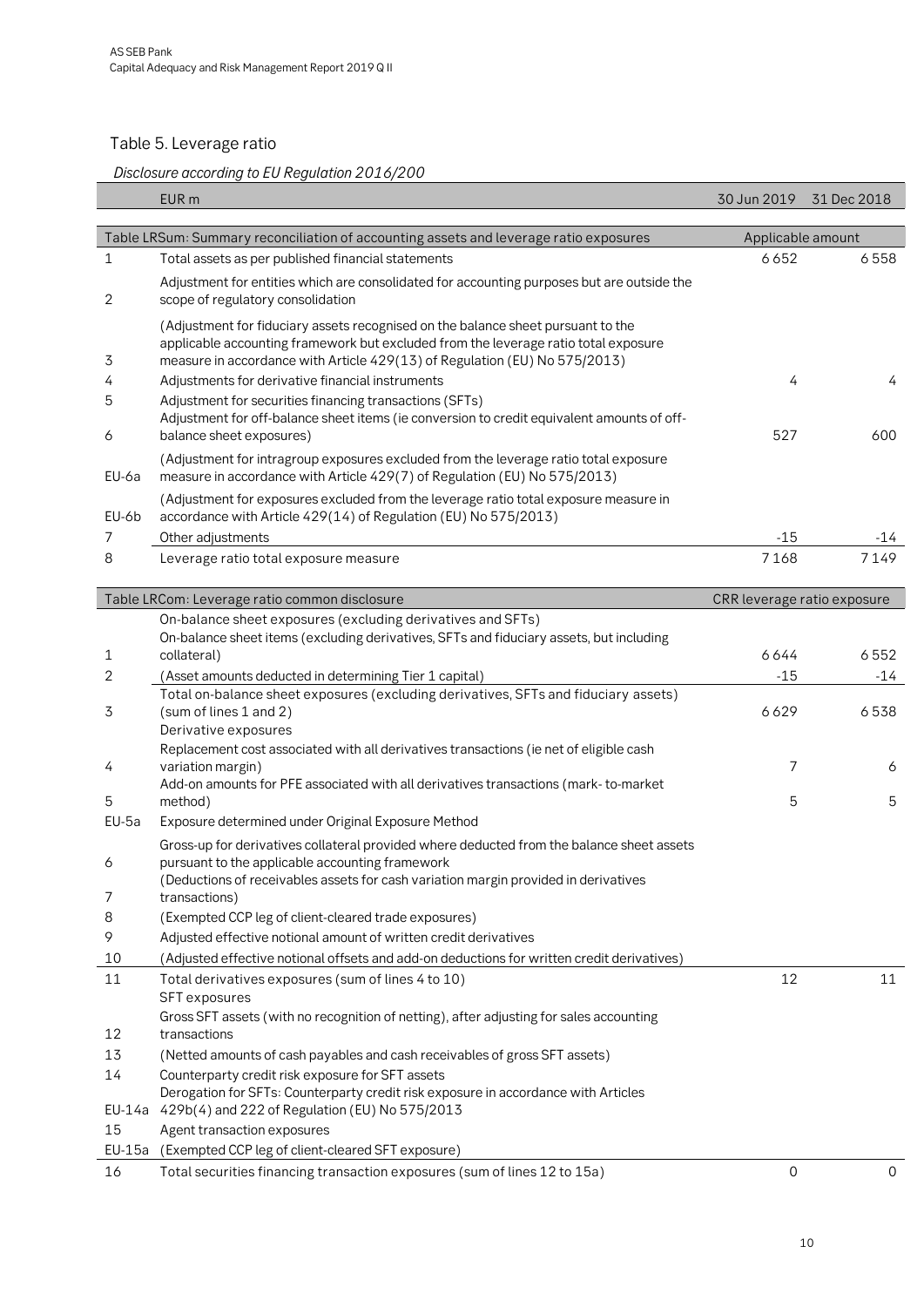|                | EUR <sub>m</sub>                                                                                                                                                                                                                                                            | 30 Jun 2019     | 31 Dec 2018     |
|----------------|-----------------------------------------------------------------------------------------------------------------------------------------------------------------------------------------------------------------------------------------------------------------------------|-----------------|-----------------|
|                |                                                                                                                                                                                                                                                                             |                 |                 |
|                | Other off-balance sheet exposures                                                                                                                                                                                                                                           |                 |                 |
| 17             | Off-balance sheet exposures at gross notional amount                                                                                                                                                                                                                        | 1061            | 1 2 1 4         |
| 18             | (Adjustments for conversion to credit equivalent amounts)                                                                                                                                                                                                                   | -534            | -614            |
| 19             | Other off-balance sheet exposures (sum of lines 17 and 18)                                                                                                                                                                                                                  | 527             | 600             |
|                | Exempted exposures in accordance with Article 429(7) and (14) of Regulation (EU) No<br>575/2013 (on and off balance sheet)                                                                                                                                                  |                 |                 |
| EU-19a         | (Intragroup exposures (solo basis) exempted in accordance with Article 429(7) of<br>Regulation (EU) No 575/2013 (on and off balance sheet))<br>(Exposures exempted in accordance with Article 429 (14) of Regulation (EU) No<br>EU-19b 575/2013 (on and off balance sheet)) |                 |                 |
|                | Capital and total exposure measure                                                                                                                                                                                                                                          |                 |                 |
| 20             | Tier 1 capital                                                                                                                                                                                                                                                              | 954             | 957             |
| 21             | Leverage ratio total exposure measure (sum of lines 3, 11, 16, 19, EU-19a and EU-19b)<br>Leverage ratio                                                                                                                                                                     | 7168            | 7149            |
| 22             | Leverage ratio<br>Choice on transitional arrangements and amount of derecognised fiduciary items                                                                                                                                                                            | 13,3%           | 13,4%           |
| EU-23<br>EU-24 | Choice on transitional arrangements for the definition of the capital measure<br>Amount of derecognised fiduciary items in accordance with Article 429(11) of Regulation<br>(EU) No 575/2013                                                                                | Fully phased in | Fully phased in |
|                |                                                                                                                                                                                                                                                                             |                 |                 |

|            | Table LRSpl: Split-up of on balance sheet exposures (excluding derivatives, SFTs and exempted |                             |          |
|------------|-----------------------------------------------------------------------------------------------|-----------------------------|----------|
| exposures) |                                                                                               | CRR leverage ratio exposure |          |
|            | Total on-balance sheet exposures (excluding derivatives, SFTs, and exempted exposures),       |                             |          |
| $EU-1$     | of which:                                                                                     | 6644                        | 6552     |
| $EU-2$     | Trading book exposures                                                                        | 0                           | $\Omega$ |
| $EU-3$     | Banking book exposures, of which:                                                             | 6644                        | 6552     |
| $EU-4$     | Covered bonds                                                                                 |                             |          |
| $EU-5$     | Exposures treated as sovereigns                                                               | 911                         | 1433     |
|            | Exposures to regional governments, MDB, international organisations and PSE not treated       |                             |          |
| EU-6       | as sovereigns                                                                                 |                             |          |
| $EU-7$     | Institutions                                                                                  | 499                         | 109      |
| EU-8       | Secured by mortgages of immovable properties                                                  | 3736                        | 3742     |
| EU-9       | Retail exposures                                                                              | 486                         | 462      |
| EU-10      | Corporate                                                                                     | 875                         | 694      |
| EU-11      | Exposures in default                                                                          | 39                          | 36.      |
| EU-12      | Other exposures (eg equity, securitisations, and other non-credit obligation assets)          | 98                          | 76       |
|            |                                                                                               |                             |          |

#### Table LRQua: Free format text boxes for disclosure on qualitative items

Leverage ratio is considered in capital and risk management and planning. The leverage ratio is frequently monitored and risks involved are assessed.

SEB's capital plan covers the strategic planning horizon and projects economic and legal capital requirements, as well as available capital resources and relevant ratios including risk-based and non-risk based metrics such as the leverage ratio. It is forward-looking, taking into account current and planned business volumes. The capital plan is stress tested for potential down-turns in the macroeconomic environment, strategic risk factors identified in the business planning, and other relevant scenarios. The capital plan is established annually, and updated as needs arise during the year. Capital is managed centrally, pursuant to an internal framework in accordance with local requirements as regards statutory and internal capital.

In 2019 H1, there were no significant factors impacting the leverage ratio.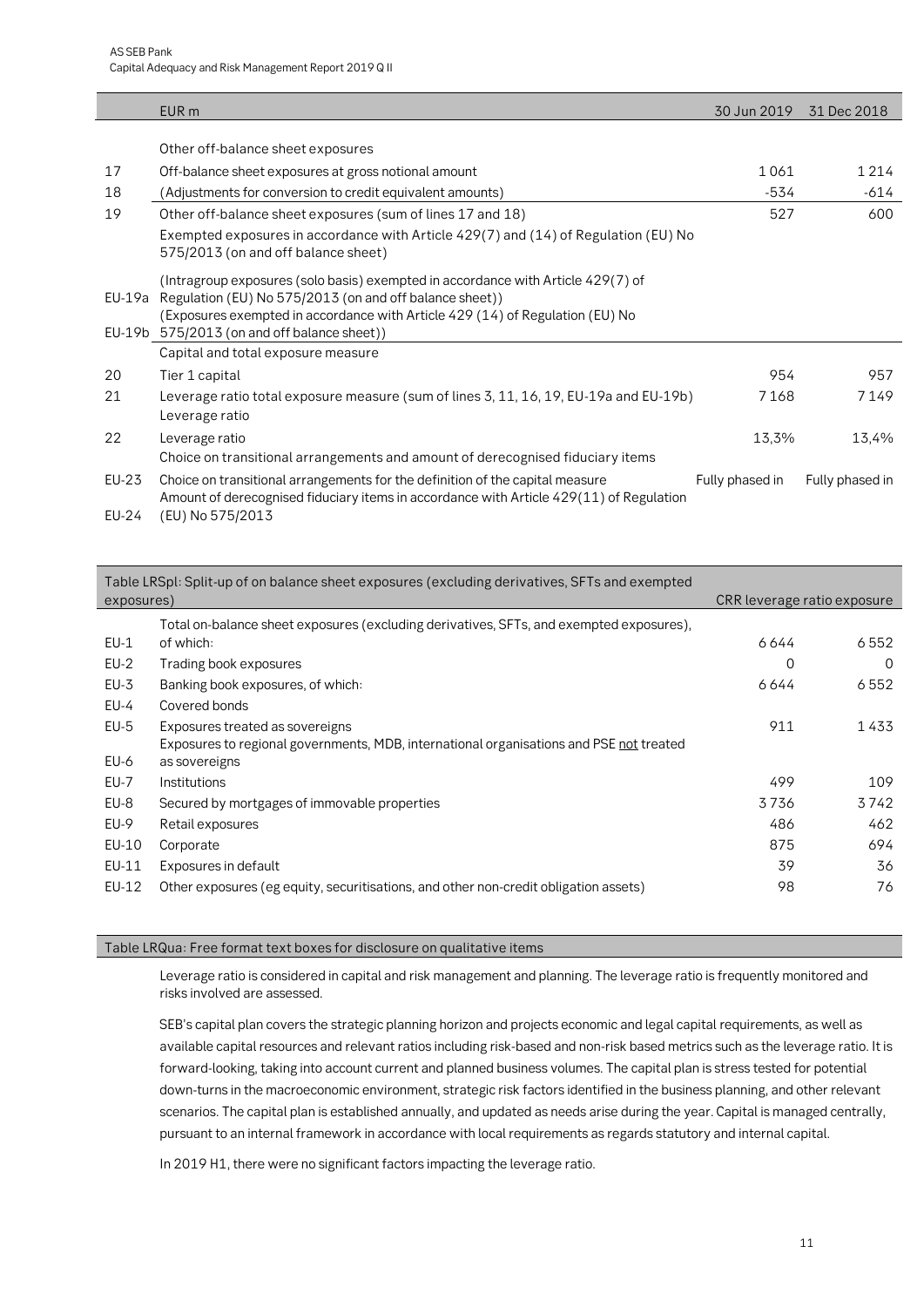# <span id="page-11-0"></span>Table 6. EU CR1-A - Credit quality of exposures by exposure class and instrument

|                                          | Gross carrying values of      |                            |                 |                                                          |                           | <b>Credit risk</b>                     |                   |
|------------------------------------------|-------------------------------|----------------------------|-----------------|----------------------------------------------------------|---------------------------|----------------------------------------|-------------------|
| 30 Jun 2019, EUR m                       | <b>Defaulted</b><br>exposures | Non-defaulted<br>exposures | Specific credit | <b>General credit</b><br>risk adjustment risk adjustment | Accumulated<br>write-offs | adjustment<br>charges of the<br>period | <b>Net values</b> |
| Central governments or central banks     |                               |                            |                 |                                                          |                           |                                        |                   |
| Institutions                             |                               | 367                        | $\Omega$        |                                                          | $\Omega$                  | $\Omega$                               | 367               |
| Corporates                               | 27                            | 3231                       | 9               |                                                          | 18                        |                                        | 3248              |
| of which large corporates                | $\overline{2}$                | 1995                       |                 |                                                          | 3                         | 0                                      | 1997              |
| of which SME corporates                  | 22                            | 1222                       |                 |                                                          |                           |                                        | 1237              |
| of which Specialised Lending             | 2                             | 14                         |                 |                                                          | 15                        | Ω                                      | 15                |
| Retail exposures                         | 29                            | 2632                       | 11              |                                                          | 69                        |                                        | 2650              |
| of which secured by real estate property | 27                            | 2396                       | o               |                                                          | 24                        |                                        | 2413              |
| of which retail SME                      |                               | 78                         |                 |                                                          | 37                        | 0                                      | 77                |
| of which other retail exposures          |                               | 159                        |                 |                                                          | 8                         | 0                                      | 160               |
| <b>Total IRB approach</b>                | 56                            | 6230                       | 21              | $\mathbf 0$                                              | 88                        | $\overline{2}$                         | 6265              |
| Central governments or central banks     |                               | 765                        |                 |                                                          | $\Omega$                  | $\Omega$                               | 765               |
| Other exposures                          |                               | 577                        |                 |                                                          | 0                         | $\mathbf 0$                            | 577               |
| <b>Total Standardised approach</b>       |                               | 1342                       |                 | 0                                                        | 0                         | 0                                      | 1342              |
| Total                                    | 56                            | 7571                       | 21              | $\Omega$                                                 | 88                        | $\mathbf{2}$                           | 7606              |
| Of which: Loans                          | 56                            | 6353                       | 21              | $\Omega$                                                 | 88                        | $\overline{2}$                         | 6387              |
| Of which: Debt securities                |                               | 154                        |                 |                                                          |                           |                                        | 154               |
| Of which: Off-balance-sheet exposures    |                               | 1064                       | $\Omega$        |                                                          |                           | $\Omega$                               | 1064              |

|                                          | Gross carrying values of      |                            |                 |                                                          |                           | <b>Credit risk</b>                     |                   |
|------------------------------------------|-------------------------------|----------------------------|-----------------|----------------------------------------------------------|---------------------------|----------------------------------------|-------------------|
| 31 Dec 2018, EUR m                       | <b>Defaulted</b><br>exposures | Non-defaulted<br>exposures | Specific credit | <b>General credit</b><br>risk adjustment risk adjustment | Accumulated<br>write-offs | adjustment<br>charges of the<br>period | <b>Net values</b> |
| Central governments or central banks     |                               |                            |                 |                                                          |                           |                                        |                   |
| Institutions                             |                               | 141                        | $\Omega$        |                                                          | $\Omega$                  | $\Omega$                               | 141               |
| Corporates                               | 19                            | 3180                       | 11              |                                                          | 18                        | 0                                      | 3189              |
| of which large corporates                | 3                             | 1969                       |                 |                                                          |                           | $\overline{2}$                         | 1970              |
| of which SME corporates                  | 17                            | 1178                       | 8               |                                                          |                           | $\Omega$                               | 1187              |
| of which Specialised Lending             |                               | 32                         |                 |                                                          | 15                        | $\overline{c}$                         | 31                |
| Retail exposures                         | 33                            | 2530                       | 13              |                                                          | 70                        | $\mathbf 0$                            | 2550              |
| of which secured by real estate property | 30                            | 2301                       | 10              |                                                          | 25                        | $-1$                                   | 2321              |
| of which retail SMF                      |                               | 72                         |                 |                                                          | 38                        | $-1$                                   | 71                |
| of which other retail exposures          |                               | 158                        |                 |                                                          |                           | 0                                      | 158               |
| <b>Total IRB approach</b>                | 52                            | 5852                       | 23              | 0                                                        | 88                        | 0                                      | 5880              |
| Central governments or central banks     |                               | 1275                       |                 |                                                          |                           |                                        | 1275              |
| Other exposures                          | 3                             | 535                        |                 |                                                          |                           | $\Omega$                               | 538               |
| <b>Total Standardised approach</b>       | 3                             | 1811                       |                 | 0                                                        | 0                         | 1                                      | 1813              |
| Total                                    | 55                            | 7662                       | 24              | 0                                                        | 88                        |                                        | 7693              |
| Of which: Loans                          | 55                            | 6336                       | 24              |                                                          | 88                        |                                        | 6367              |
| Of which: Debt securities                |                               | <i>110</i>                 |                 |                                                          |                           |                                        | 110               |
| Of which: Off-balance-sheet exposures    |                               | 1217                       | 0               |                                                          |                           | 0                                      | 1217              |

#### <span id="page-11-1"></span>Table 7. EU CR1-B - Credit quality of exposures by industry or counterparty types

|                                   |                               | Gross carrying values of   |                                           | <b>Credit risk</b>                |                           |                                        |                   |  |  |
|-----------------------------------|-------------------------------|----------------------------|-------------------------------------------|-----------------------------------|---------------------------|----------------------------------------|-------------------|--|--|
| 30 Jun 2019, EUR m                | <b>Defaulted</b><br>exposures | Non-defaulted<br>exposures | <b>Specific credit</b><br>risk adjustment | General credit<br>risk adjustment | Accumulated<br>write-offs | adjustment<br>charges of the<br>period | <b>Net values</b> |  |  |
| <b>Banks</b>                      |                               | 939                        |                                           |                                   |                           |                                        | 939               |  |  |
| Finance and insurance             |                               | 32                         |                                           |                                   |                           |                                        | 32                |  |  |
| Wholesale and retail              |                               | 599                        |                                           |                                   |                           |                                        | 602               |  |  |
| Transportation                    |                               | 178                        |                                           |                                   |                           |                                        | 178               |  |  |
| Shipping                          |                               | 71                         |                                           |                                   |                           |                                        | 71                |  |  |
| Business and household services   |                               | 299                        |                                           |                                   |                           |                                        | 298               |  |  |
| Construction                      |                               | 150                        |                                           |                                   | 10                        |                                        | 151               |  |  |
| Manufacturing                     |                               | 562                        |                                           |                                   | 12                        |                                        | 564               |  |  |
| Agriculture, forestry and fishing | 10                            | 228                        |                                           |                                   | $\Omega$                  |                                        | 235               |  |  |
| Mining, oil and gas extraction    | 0                             | 52                         |                                           |                                   |                           |                                        | 52                |  |  |
| Electricity, water and gas supply |                               | 508                        |                                           |                                   |                           |                                        | 508               |  |  |
| Commercial real estate management | 9                             | 823                        |                                           |                                   | 19                        |                                        | 828               |  |  |
| <b>Public Administration</b>      |                               | 377                        |                                           |                                   |                           |                                        | 377               |  |  |
| Household mortgage                | 26                            | 2314                       |                                           |                                   | 24                        |                                        | 2331              |  |  |
| Other                             |                               | 439                        |                                           |                                   | $\circ$                   |                                        | 440               |  |  |
| Total                             | 56                            | 7571                       | 21                                        | 0                                 | 88                        | 2                                      | 7606              |  |  |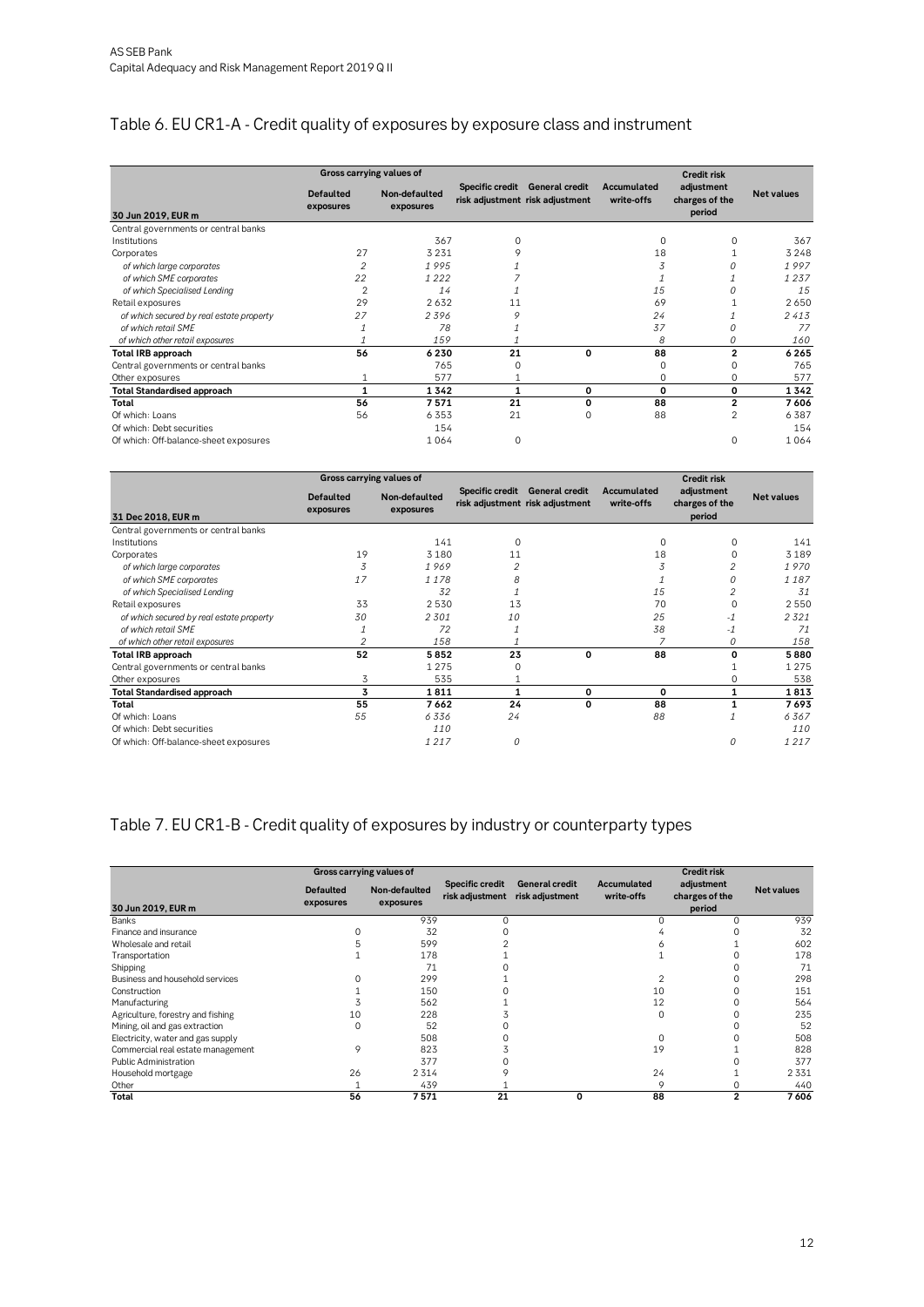#### AS SEB Pank Capital Adequacy and Risk Management Report 2019 Q II

|                                   |                               | Gross carrying values of   |                 |                                                   |                           | <b>Credit risk</b>                     |                   |
|-----------------------------------|-------------------------------|----------------------------|-----------------|---------------------------------------------------|---------------------------|----------------------------------------|-------------------|
| 31 Dec 2018, EUR m                | <b>Defaulted</b><br>exposures | Non-defaulted<br>exposures | Specific credit | General credit<br>risk adjustment risk adjustment | Accumulated<br>write-offs | adjustment<br>charges of the<br>period | <b>Net values</b> |
| <b>Banks</b>                      |                               | 1 2 6 3                    |                 |                                                   | 0                         | 0                                      | 1263              |
| Finance and insurance             |                               | 58                         |                 |                                                   |                           |                                        | 58                |
| Wholesale and retail              |                               | 597                        |                 |                                                   |                           |                                        | 596               |
| Transportation                    | 2                             | 173                        |                 |                                                   |                           |                                        | 174               |
| Shipping                          |                               | 68                         |                 |                                                   |                           |                                        | 68                |
| Business and household services   | 0                             | 282                        |                 |                                                   | 2                         |                                        | 281               |
| Construction                      |                               | 140                        |                 |                                                   | 10                        |                                        | 140               |
| Manufacturing                     |                               | 538                        |                 |                                                   | 12                        |                                        | 539               |
| Agriculture, forestry and fishing |                               | 193                        |                 |                                                   | 0                         |                                        | 199               |
| Mining, oil and gas extraction    | 0                             | 60                         |                 |                                                   |                           |                                        | 60                |
| Electricity, water and gas supply |                               | 480                        |                 |                                                   | 0                         |                                        | 480               |
| Commercial real estate management | 9                             | 837                        |                 |                                                   | 19                        |                                        | 842               |
| <b>Public Administration</b>      | 0                             | 329                        |                 |                                                   | $\Omega$                  |                                        | 329               |
| Household mortgage                | 29                            | 2 2 2 0                    | 10              |                                                   | 25                        | $-1$                                   | 2239              |
| Other                             | 2                             | 426                        | 2               |                                                   | 8                         |                                        | 426               |
| Total                             | 55                            | 7662                       | 24              | 0                                                 | 88                        |                                        | 7693              |

# <span id="page-12-0"></span>Table 8. EU CR1-C - Credit quality of exposures by geography

|                    | Gross carrying values of      |                            |                                                   |                 |                           | <b>Credit risk</b>                     |                   |
|--------------------|-------------------------------|----------------------------|---------------------------------------------------|-----------------|---------------------------|----------------------------------------|-------------------|
| 30 Jun 2019, EUR m | <b>Defaulted</b><br>exposures | Non-defaulted<br>exposures | Specific credit risk General credit<br>adiustment | risk adjustment | Accumulated<br>write-offs | adjustment<br>charges of the<br>period | <b>Net values</b> |
| Estonia            | 55                            | 6977                       | 21                                                |                 | 87                        |                                        | 7011              |
| Other countries *  |                               | 594                        |                                                   |                 |                           |                                        | 595               |
| Total              | 56                            | 7571                       | 21                                                |                 | 88                        |                                        | 7606              |

|                    | Gross carrying values of      |                            |                                    |                                          |                           | <b>Credit risk</b>                     |                   |
|--------------------|-------------------------------|----------------------------|------------------------------------|------------------------------------------|---------------------------|----------------------------------------|-------------------|
| 31 Dec 2018, EUR m | <b>Defaulted</b><br>exposures | Non-defaulted<br>exposures | Specific credit risk<br>adiustment | <b>General credit</b><br>risk adjustment | Accumulated<br>write-offs | adjustment<br>charges of the<br>period | <b>Net values</b> |
| Estonia            | 54                            | 7 355                      | 24                                 |                                          | 87                        |                                        | 7385              |
| Other countries *  |                               | 308                        |                                    |                                          |                           |                                        | 308               |
| Total              | 55                            | 7662                       | 24                                 |                                          | 88                        |                                        | 7693              |

\* Credit exposure is primarily concentrated to Estonia. The category "Other countries" consists mainly Sweden, Lithuania, Latvia and Finland.

#### <span id="page-12-1"></span>Table 9. EU CR1-D - Ageing of past due exposures

|                        |                | <b>Gross carrying values</b> |                               |          |                                                          |            |  |  |  |  |  |
|------------------------|----------------|------------------------------|-------------------------------|----------|----------------------------------------------------------|------------|--|--|--|--|--|
| 30 Jun 2019, EUR m     | $\leq 30$ days | $>$ 30 days $\le$<br>60 days | $> 60$ days $\leq$<br>90 days | 180 days | $> 90 \text{ days} \leq 180 \text{ days} \leq 1$<br>year | $> 1$ year |  |  |  |  |  |
| Loans                  | 44             |                              |                               |          |                                                          | 16         |  |  |  |  |  |
| Debt securities        |                |                              |                               |          |                                                          |            |  |  |  |  |  |
| <b>Total exposures</b> | 44             |                              |                               |          |                                                          | 16         |  |  |  |  |  |

|                        |                | <b>Gross carrying values</b> |         |          |                                                                                        |            |  |  |  |  |  |
|------------------------|----------------|------------------------------|---------|----------|----------------------------------------------------------------------------------------|------------|--|--|--|--|--|
| 31 Dec 2018, EUR m     | $\leq 30$ days | 60 days                      | 90 days | 180 days | $>$ 30 days $\leq$ $>$ 60 days $\leq$ $>$ 90 days $\leq$ $>$ 180 days $\leq$ 1<br>vear | $> 1$ vear |  |  |  |  |  |
| Loans                  | 56             |                              |         |          |                                                                                        | 18         |  |  |  |  |  |
| Debt securities        |                |                              |         |          |                                                                                        |            |  |  |  |  |  |
| <b>Total exposures</b> | 56             |                              |         |          |                                                                                        | 18         |  |  |  |  |  |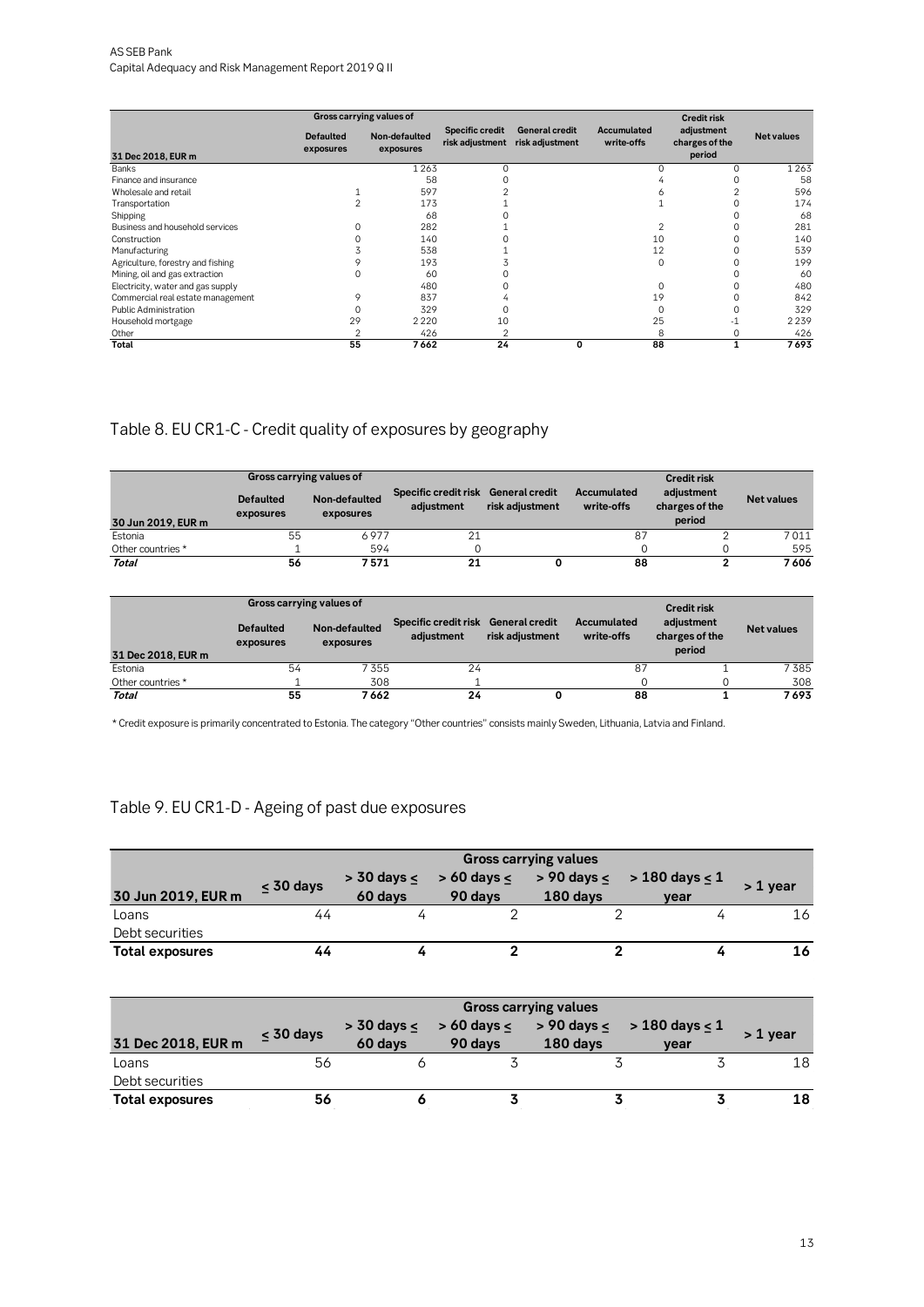# Table 10. EU CR1-E - Non-performing and forborne exposures

|                             |       |                                                                  |                                    | <b>Gross carrying values</b> |                       |                         |                      | Accumulated impairment and provisions and negative fair<br>value adiustments due to credit risk |                         |  |                             | <b>Collaterals and financial</b><br>guarantees received |                                   |
|-----------------------------|-------|------------------------------------------------------------------|------------------------------------|------------------------------|-----------------------|-------------------------|----------------------|-------------------------------------------------------------------------------------------------|-------------------------|--|-----------------------------|---------------------------------------------------------|-----------------------------------|
|                             |       | Of which                                                         |                                    |                              |                       | Of which non-performing |                      |                                                                                                 | On performing exposures |  | On non-performing exposures |                                                         |                                   |
|                             |       | performing but<br>past due > 30<br>$\vert$ days and $\vert$ = 90 | Of which<br>performing<br>forborne |                              | Of which<br>defaulted | Of which<br>impaired    | Of which<br>forborne |                                                                                                 | Of which<br>forborne    |  | Of which<br>forborne        | On non-<br>performing<br>exposures                      | Of which<br>forborne<br>exposures |
| 30 Jun 2019, EUR m          |       | days                                                             |                                    |                              |                       |                         |                      |                                                                                                 |                         |  |                             |                                                         |                                   |
| Debt securities             | 154   |                                                                  |                                    |                              |                       |                         |                      |                                                                                                 |                         |  |                             |                                                         |                                   |
| Loans and advances          | 6409  |                                                                  |                                    | 62                           | 56                    | 56                      | 24                   |                                                                                                 | $\Omega$                |  |                             | 33                                                      | 24                                |
| Off-balance-sheet exposures | 1 064 |                                                                  |                                    |                              |                       |                         |                      |                                                                                                 |                         |  |                             |                                                         |                                   |

<span id="page-13-0"></span>

|                             |      |                                                           |                                    |    | Gross carrying values |                         |                      |                         | Accumulated impairment and provisions and negative fair<br>value adjustments due to credit risk |    |                             |                                    | <b>Collaterals and financial</b><br>guarantees received |  |
|-----------------------------|------|-----------------------------------------------------------|------------------------------------|----|-----------------------|-------------------------|----------------------|-------------------------|-------------------------------------------------------------------------------------------------|----|-----------------------------|------------------------------------|---------------------------------------------------------|--|
|                             |      | Of which                                                  |                                    |    |                       | Of which non-performing |                      | On performing exposures |                                                                                                 |    | On non-performing exposures |                                    |                                                         |  |
|                             |      | performing but<br>past due $> 30$<br>days and $\leq$ = 90 | Of which<br>performing<br>forborne |    | Of which<br>defaulted | Of which<br>impaired    | Of which<br>forborne |                         | Of which<br>forborne                                                                            |    | Of which<br>forborne        | On non-<br>performing<br>exposures | Of which<br>forborne<br>exposures                       |  |
| 31 Dec 2018, EUR m          |      | days                                                      |                                    |    |                       |                         |                      |                         |                                                                                                 |    |                             |                                    |                                                         |  |
| Debt securities             | 110  |                                                           |                                    |    |                       |                         |                      |                         |                                                                                                 |    |                             |                                    |                                                         |  |
| Loans and advances          | 6391 |                                                           | 22.                                | 66 | 55                    | 55                      | 26                   |                         | 0                                                                                               | 20 |                             | 35                                 | 39                                                      |  |
| Off-balance-sheet exposures | 1217 |                                                           |                                    |    |                       |                         |                      |                         |                                                                                                 |    |                             |                                    |                                                         |  |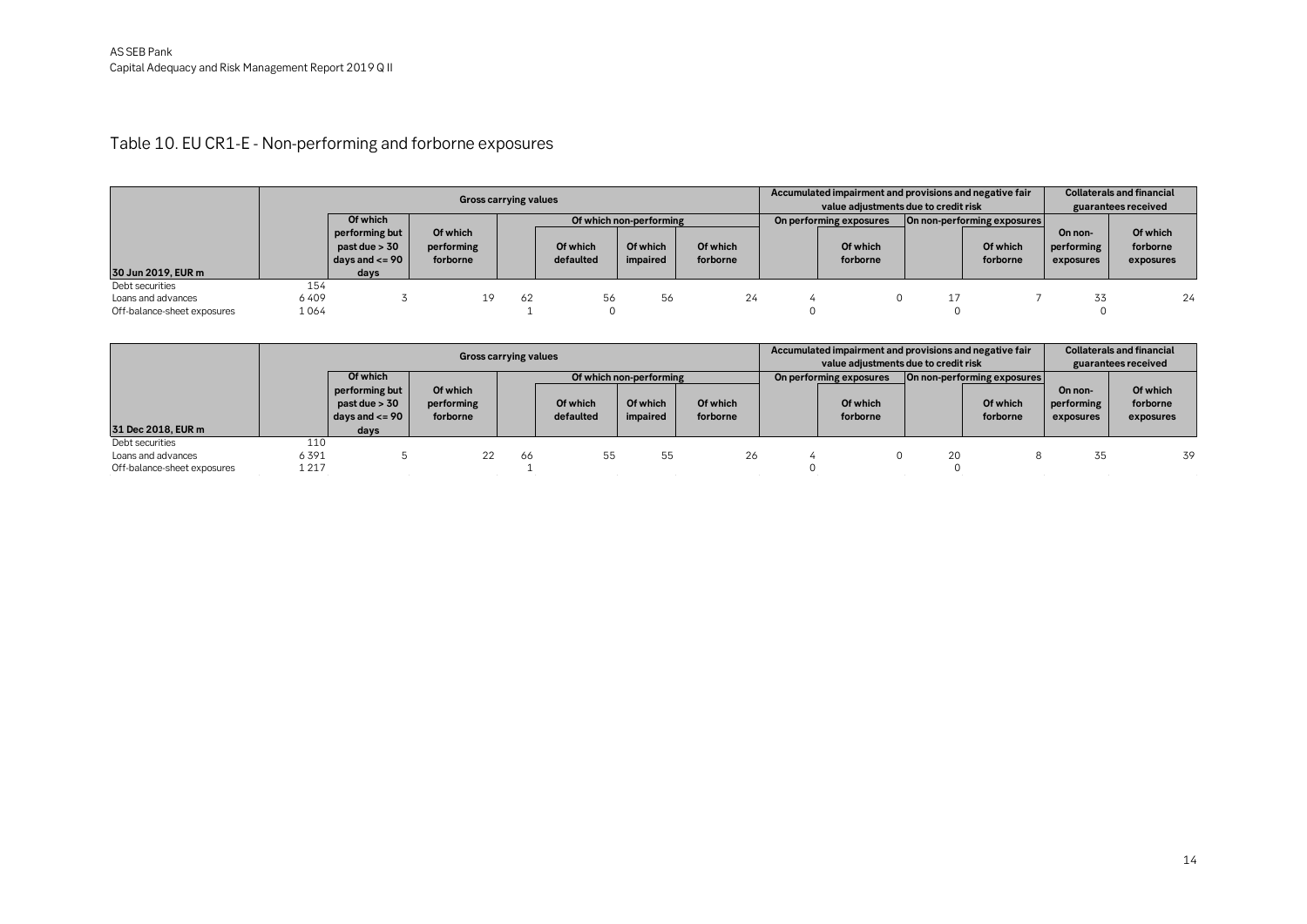#### <span id="page-14-0"></span>Table 11. EU CR2-A - Changes in stock of general and specific risk adjustments

| EUR <sub>m</sub>                                                                           | <b>Accumulated specific</b><br>credit risk adjustment | Accumulated general<br>credit risk adjustment |
|--------------------------------------------------------------------------------------------|-------------------------------------------------------|-----------------------------------------------|
| Opening balance, 01 Jan 2019                                                               | 24                                                    |                                               |
| Increases due to amounts set aside for estimated loan losses during the period             |                                                       |                                               |
| Decreases due to amounts reversed for estimated loan losses during the period              | -3                                                    |                                               |
| Decreases due to amounts taken against accumulated credit risk adjustments                 | -1                                                    |                                               |
| Transfers between credit risk adjustments                                                  | 0                                                     |                                               |
| Impact of exchange rate differences                                                        |                                                       |                                               |
| Business combinations, including acquisitions and disposals of subsidiaries                |                                                       |                                               |
| Other adjustments                                                                          | 0                                                     |                                               |
| Closing balance, 30 Jun 2019                                                               | 21                                                    |                                               |
| Recoveries on credit risk adjustments recorded directly to the statement of profit or loss | 0                                                     |                                               |
| Specific credit risk adjustments directly recorded to the statement of profit or loss      |                                                       |                                               |

| EUR <sub>m</sub>                                                                           | <b>Accumulated specific</b><br>credit risk adjustment | <b>Accumulated general</b><br>credit risk adjustment |
|--------------------------------------------------------------------------------------------|-------------------------------------------------------|------------------------------------------------------|
| Opening balance, 01 Jul 2018                                                               | 23                                                    |                                                      |
| Increases due to amounts set aside for estimated loan losses during the period             | 3                                                     |                                                      |
| Decreases due to amounts reversed for estimated loan losses during the period              | -1                                                    |                                                      |
| Decreases due to amounts taken against accumulated credit risk adjustments                 | -1                                                    |                                                      |
| Transfers between credit risk adjustments                                                  |                                                       |                                                      |
| Impact of exchange rate differences                                                        |                                                       |                                                      |
| Business combinations, including acquisitions and disposals of subsidiaries                |                                                       |                                                      |
| Other adjustments                                                                          |                                                       |                                                      |
| Closing balance, 31 Dec 2018                                                               | 24                                                    |                                                      |
| Recoveries on credit risk adjustments recorded directly to the statement of profit or loss |                                                       |                                                      |
| Specific credit risk adjustments directly recorded to the statement of profit or loss      |                                                       |                                                      |

#### <span id="page-14-1"></span>Table 12. EU CR2-B - Changes in stock of defaulted and impaired loans and debt securities

| EUR <sub>m</sub>                                                                          | <b>Gross carrying value</b><br>defaulted exposures |
|-------------------------------------------------------------------------------------------|----------------------------------------------------|
| Opening balance, 01 Jan 2019                                                              | 55                                                 |
| Loans and debt securities that have defaulted or impaired since the last reporting period | 11                                                 |
| Returned to non-defaulted status                                                          | $-2$                                               |
| Amounts written off                                                                       | $-1$                                               |
| Other changes *                                                                           | -6                                                 |
| Closing balance, 30 Jun 2019                                                              | 56                                                 |

| EUR <sub>m</sub>                                                                          | <b>Gross carrying value</b><br>defaulted exposures |
|-------------------------------------------------------------------------------------------|----------------------------------------------------|
| Opening balance, 01 Jul 2018                                                              | 56                                                 |
| Loans and debt securities that have defaulted or impaired since the last reporting period | 6                                                  |
| Returned to non-defaulted status                                                          | -3                                                 |
| Amounts written off                                                                       | $\Omega$                                           |
| Other changes *                                                                           | -5                                                 |
| Closing balance, 31 Dec 2018                                                              | 55                                                 |

\*Category "Other changes" consists repaid loans